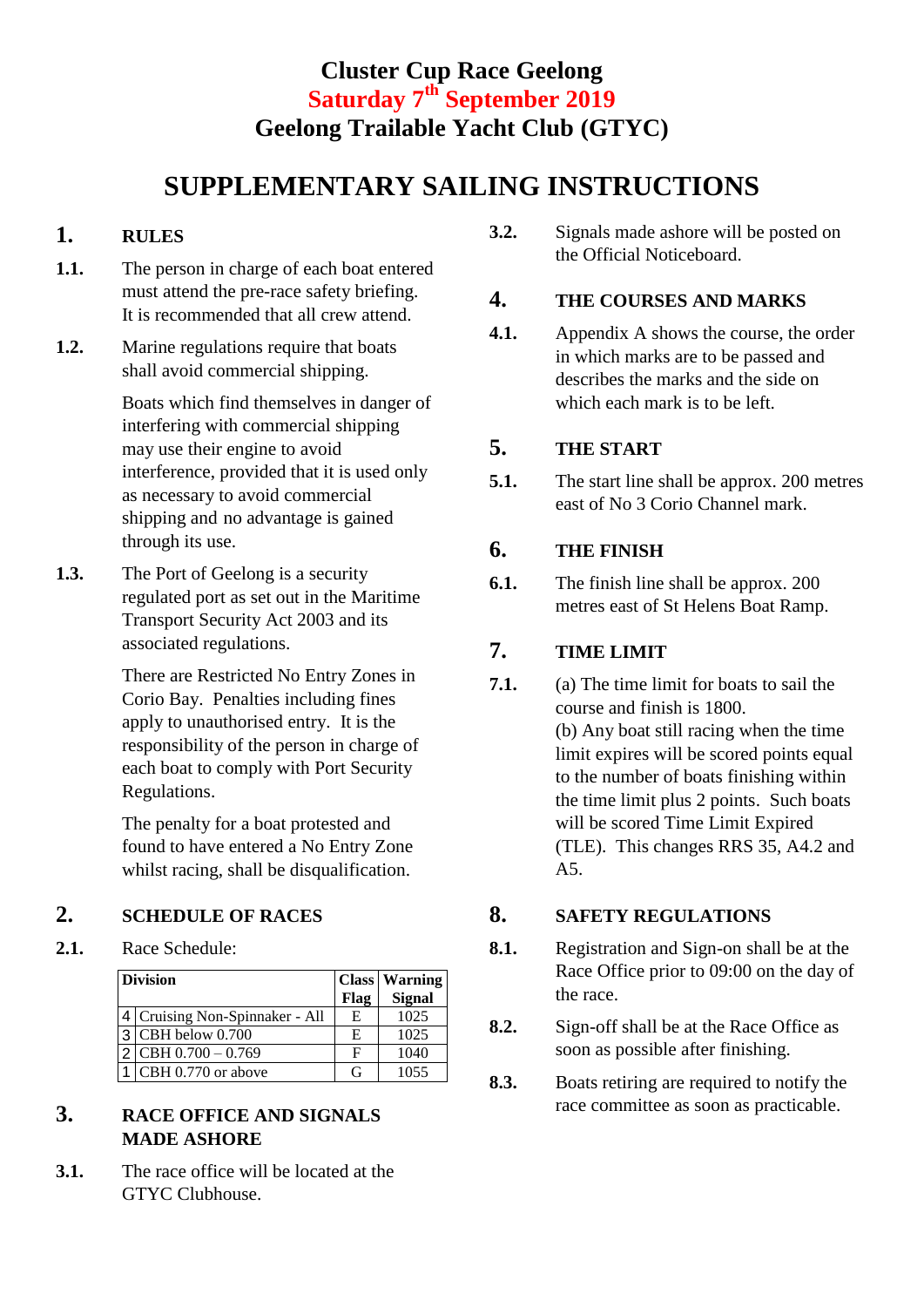#### **9. RADIO COMMUNICATION**

- **9.1.** Boats shall maintain a listening watch on the designated race management channel VHF 77 whilst on the water. VHF transceivers may be hand held or permanently installed.
- **9.2.** The call sign of the race committee vessel is "Even Keel"

#### **FURTHER INFORMATION**

| <b>Additional Contacts:</b> |              |
|-----------------------------|--------------|
| Race Committee              | 0402 268 023 |
| <b>Coast Guard Geelong</b>  | 03 5278 8440 |

Refinery Pier No Entry Zone:

#### GEELONG 31 LBC.  $\overline{P}_{n}$ itwater Intake<br>ell Refinery **CALCITE STOCK PILE** 6m (Vert) ¢ ا ہ TOLL  $7<sub>8</sub>$ Crane 27 56  $12<sub>2</sub>$  $7<sub>9</sub>$  $8<sub>1</sub>$ 3  $8<sub>1</sub>$  $12 12<sup>1</sup>$  $7<sub>q</sub>$ **NO ENTRY ZON**  $12<sub>8</sub>$ ัธิว  $8<sup>3</sup>$  8 13  $8<sub>1</sub>$  $12q$  $8<sub>3</sub>$  $13<sub>4</sub>$  $8<sub>1</sub>$ 82  $8<sub>2</sub>$  $13$  $13<sub>2</sub>$  $\mathbf{8}_{1}$  $8<sub>3</sub>$  $\mathcal{R}$  $13<sub>2</sub>$  $12.$  $7<sub>q</sub>$  $\overline{R}$  $\sqrt{2}$  $\mathbf{a}$ g  $8<sub>2</sub>$  $8<sub>3</sub>$  $\overline{a}$  $8<sub>6</sub>$  $\mathbf{a}$  $8<sub>2</sub>$  $\Omega$  $8<sub>2</sub>$  $\mathsf{R}$  $B_3$ q

*Source: Victorian Regional Channel Authority, May 2017*

### **10. DISCLAIMER OF LIABILITY**

10.1. Competitors participate in the regatta entirely at their own risk. See RRS 4, Decision to Race. The organising authority will not accept any liability for material damage or personal injury or death sustained in conjunction with or prior to, during, or after the regatta.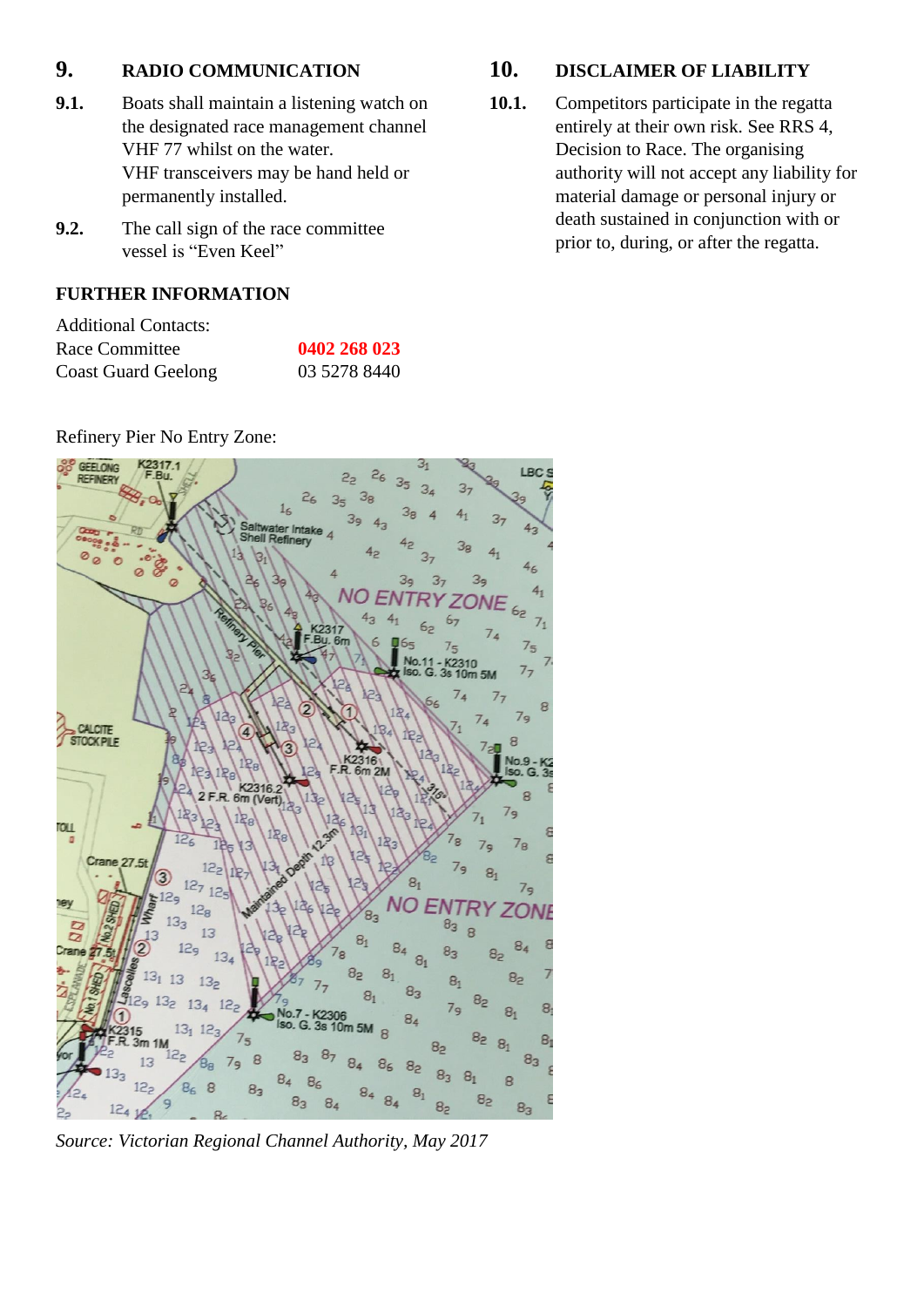#### **APPENDIX A: – COURSE AND MARKS**

*\** Course Diagram NOT TO SCALE - Do not use for navigation



**Mark Approx.coordinates Approx.coordinates Keep mark to:**<br>**START (pink laid buov-St Helens)** 38°07.05′ S-144°21.73′ E Port **START (pink laid buoy-St Helens)**<br>North Channel (first Red pile) North Channel (first Red pile) 38° 05.757' S; 144° 24.767' E Starboard North Channel (red piles-total 3) Starboard<br>
North Channel (last green pile) Starboard<br>
North Channel (last green pile) North Channel (last green pile)<br>Artificial Cut Pile Port (28° 06.206' S; 144° 27.280' E

Hopetoun Channel Piles 3, 5, 7 (green)<br>Hopetoun Channel Piles 4, 6, 8 (red) Starboard Starboard Starboard Hopetoun Channel Piles 4, 6, <mark>8</mark> (red) Port West Cardinal Mark 38° 08.305' **S**; 144° 22.035' **E** Starboard **FINISH (pink laid buoy-StHelens)** 38° 08.305' **S**; 144° 22.035' **E**<br> **FINISH (pink laid buoy-StHelens)** 38° 07.05' S-144° 21.73' E

07.05' S-144°21.73' E Port

38° 06.206' S; 144° 27.280' E

#### *"Cluster" pile* **38° 08.131 S; 144° 30.112 E Starboard**

38°07.05' S-144°21.73' E

**Starboard** 

Race Log entry required